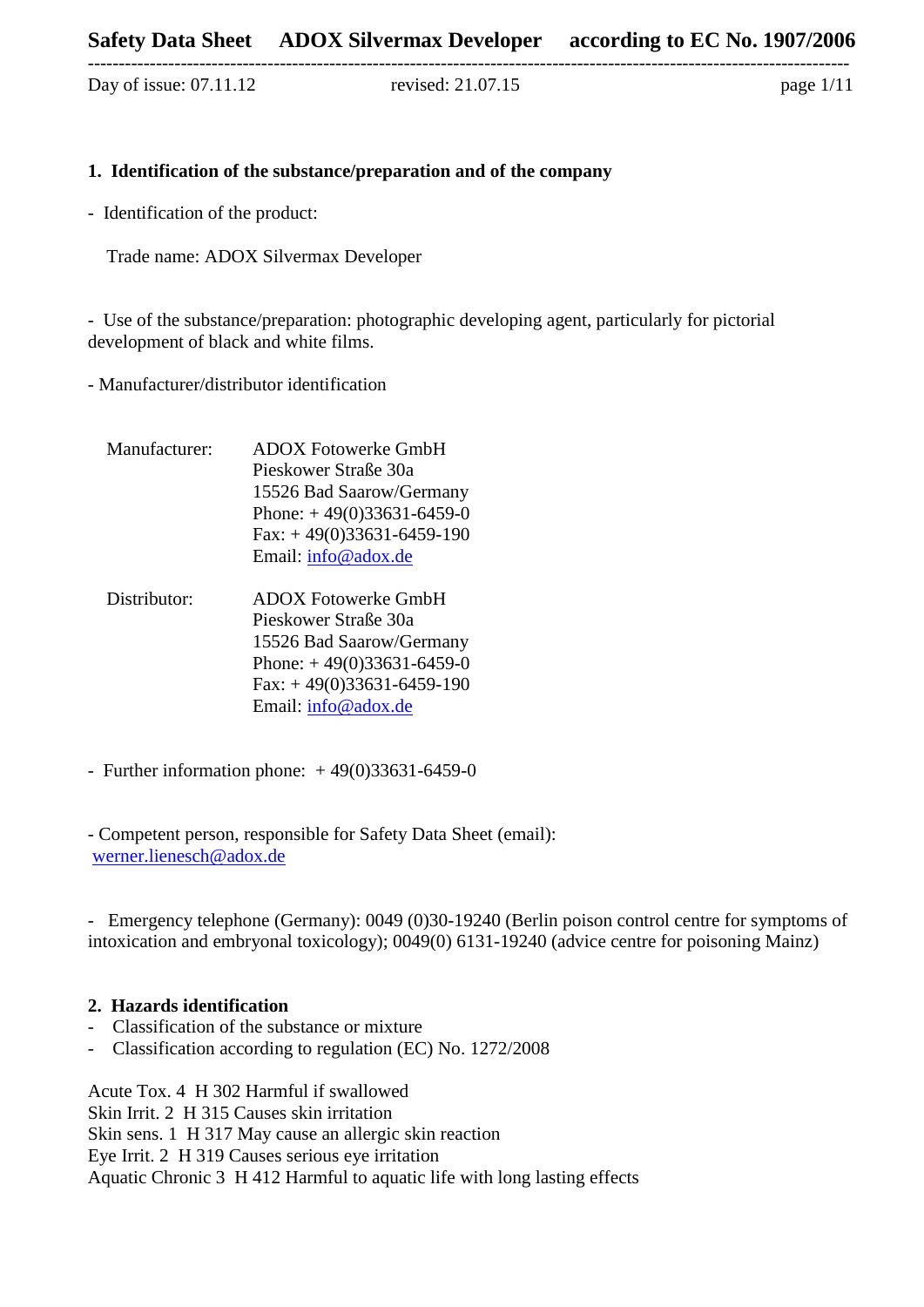# **Safety Data Sheet ADOX Silvermax Developer according to EC No. 1907/2006**

--------------------------------------------------------------------------------------------------------------------------- Day of issue: 07.11.12 revised: 21.07.15 page 2/11

- Classification according to Directive 67/548/EEC and 1999/45/EC

Xn Harmful; N Dangerous for the environment

R 22 Harmful if swallowed R 36/38 Irritating to eyes and skin; R 43 May cause sensitization by skin contact; R 52 Harmful to aquatic organisms

- Labelling elements
- Labelling according to regulation (EC) No. 1272/2008

The mixture is classified and labelled according to the CLP Regulation

- Hazard pictogram



- Signal word: Warning
- Hazard statements

H 302 Harmful if swallowed H 315 Causes skin irritation H 317 May cause an allergic skin reaction H 319 Causes serious eye irritation H 412 Harmful to aquatic life with long lasting effects

- Precautionary statements

P 273 Avoid release to the environment

P 301 + P 312 IF SWALLOWED: Call a POISON CENTER or doctor/physician if you feel unwell P 302 + P 352 IF ON SKIN: Wash with plenty of soap and water P 305 + P 351 + P 338 IF IN EYES: Rinse cautiously with water for several minutes. Remove contact lenses, if present and easy to do. Continue rinsing

P 337 + P 313 If eye irritation persists: Get medical advice/attention

- Other hazards
- Results of the PBT and vPvB assessments
- PBT: not applicable
- vPvB: not applicable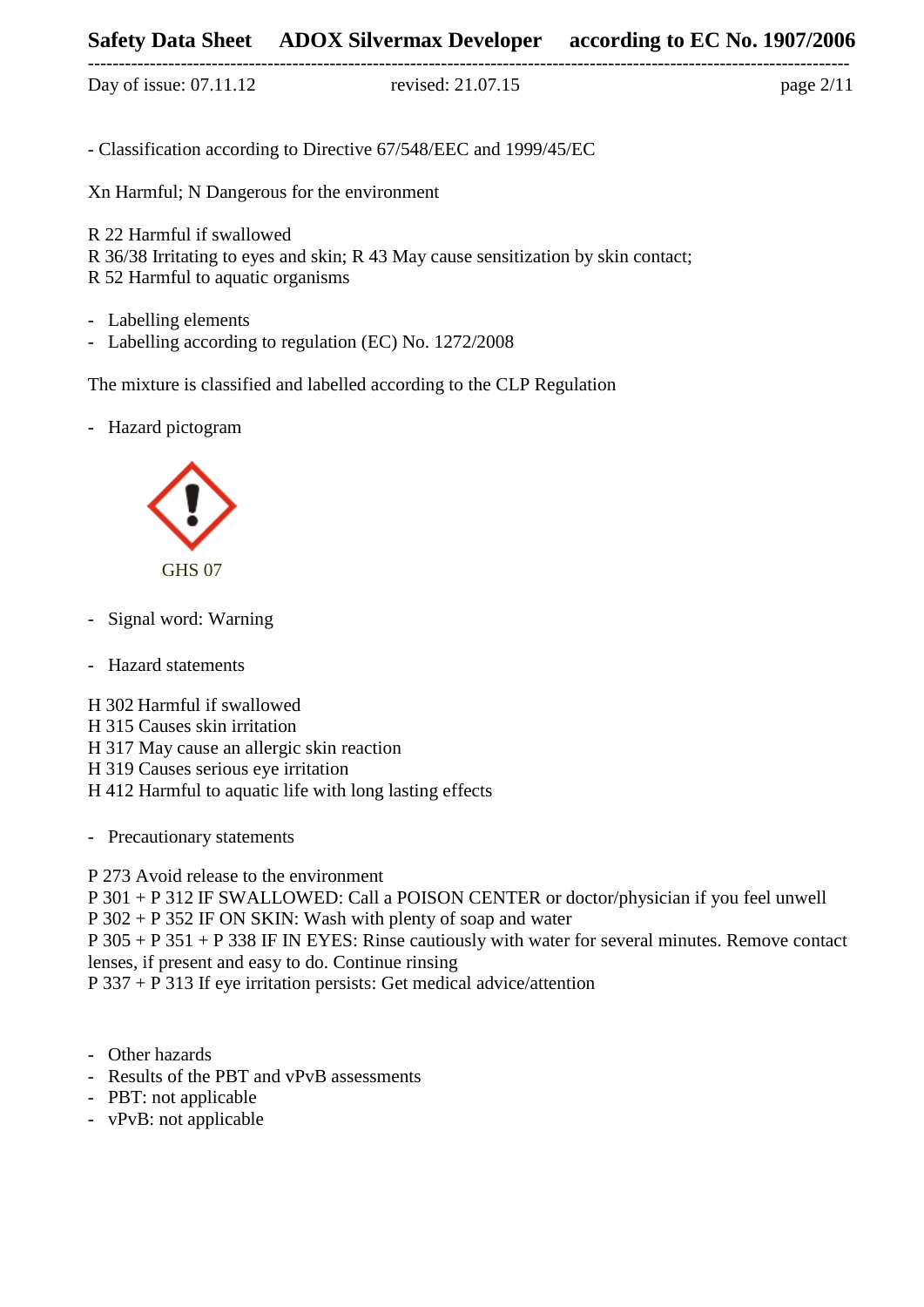Day of issue: 07.11.12 revised: 21.07.15 page 3/11

#### **3. Composition/Information on ingredients**

- Chemical characterisation: aqueous solution

- Hazardous ingredients:

Potassium carbonate: EINECS: 209-529-3; CAS RN: 584-08-7 Percentage:  $< 5\%$ Classification according to Regulation (EC) No. 1272/2008: Skin Irrit. 2 H 315; Eye Irrit. 2 H 319; STOT SE 3 H 335 Classification according to Directives 67/548/EEC and 1999/45/EC: Xi Irritant; R 36/37/38 Diethylene glycol: EINECS: 203-872-2; CAS RN: 111-46-6

Percentage:  $< 2.5 \%$ Classification according to Regulation (EC) No. 1272/2008: STOT RE 2 H 373; Acute Tox. 4 H 302 Classification according to Directives 67/548/EEC and 1999/45/EC: Xn Harmful; R 22

Trilon C: EINECS: 205-391-3; CAS RN: 140-01-2 Percentage:  $< 1\%$ Classification according to Regulation (EC) No. 1272/2008: Acute Tox. (inhalative) 4 H 332; Repr. Lact. 2 H 361 Classification according to Directives 67/548/EEC and 1999/45/EC: Xn Harmful; Xi Irritant: R 20-36/38-63

Hydroquinone sulfonic acid (potassium salt): EINECS: 244-584-7; CAS RN: 21799-87-1 Percentage:  $< 2.5 \%$ Classification according to Regulation (EC) No. 1272/2008: Eye Irrit. 2 H 319; Skin Sens. 1 H 317 Classification according to Directives 67/548/EEC and 1999/45/EC: Xi Irritant; R 36-43

4-Hydroxymethyl-4-methyl-1-phenyl-3-pyrazolidone: EINECS: 235-920-3; CAS RN: 13047-13-7 Percentage:  $< 0.15 \%$ Classification according to Regulation (EC) No. 1272/2008: Acute Tox. 4 H 302; Skin Sens. 1 H 317 ; Aquatic Chronic 2 H 411 Classification according to Directives 67/548/EEC and 1999/45/EC: Xn Harmful, Xi Irritant, N Dangerous for the environment; R 22-36-43-51/53 1-Phenyl-3-pyrazolidinone: EINECS: 202-155-1, CAS RN: 92-43-3 Percentage:  $< 0.1 %$ Classification according to Regulation (EC) No. 1272/2008:

Acute Tox. 4 H 302; Aquatic Chronic 2 H 411

Classification according to Directives 67/548/EEC and 1999/45/EC:

Xn Harmful, N Dangerous for the environment; R 22-51/53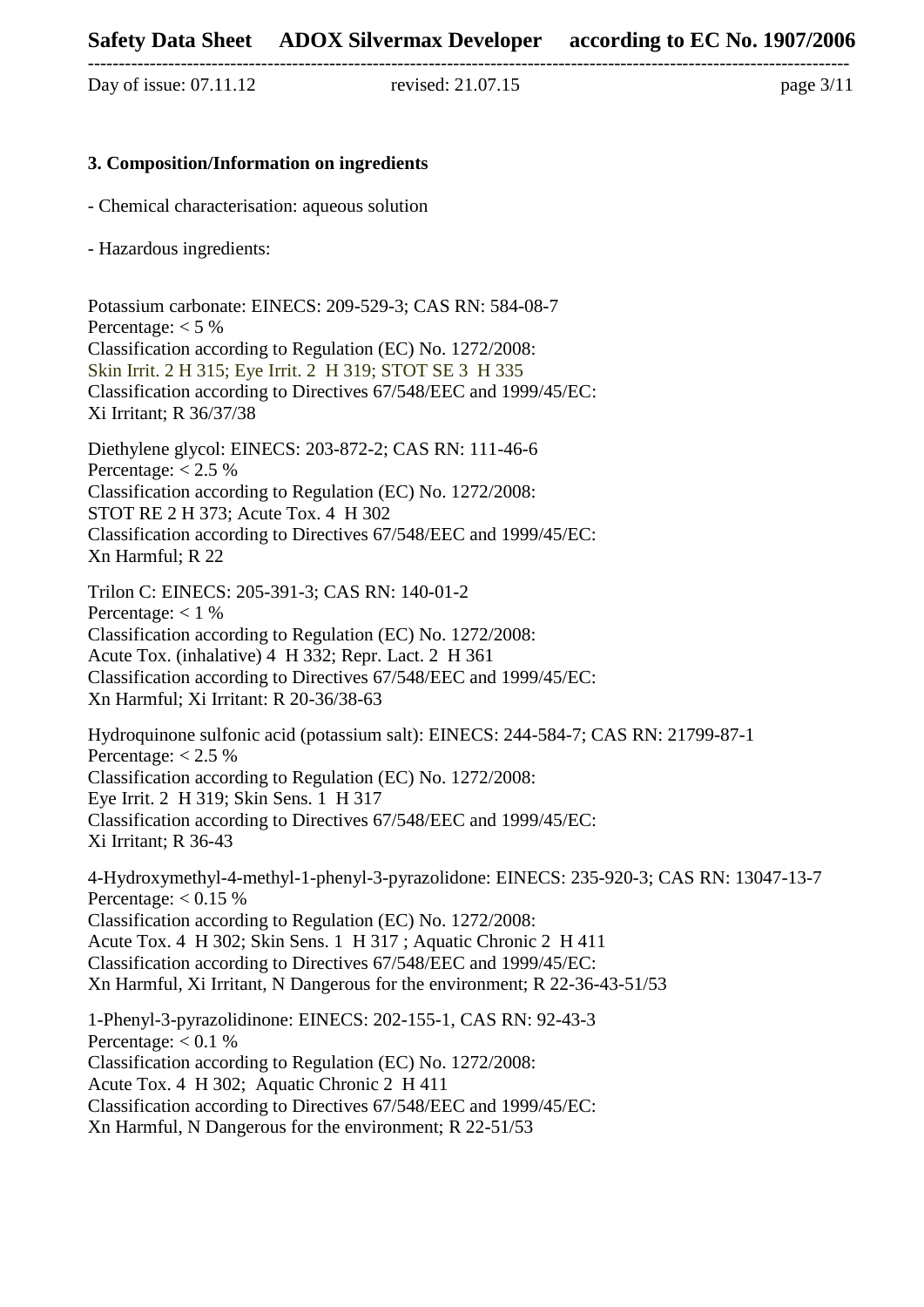|  | Day of issue: 07.11.12 |
|--|------------------------|
|  |                        |

revised:  $21.07.15$  page  $4/11$ 

Sodium Tetraborate Decahydrate: EINECS: 215-540-4; CAS-RN: 1303-96-4 Percentage:  $< 0.5 \%$ Classification according to Regulation (EC) No. 1272/2008: Repr. 1B H 360FD; Eye Irrit. 2 H 319 Classification according to Directives 67/548/EEC and 1999/45/EC: Classification: T: Toxic; repr. cat 2; R 60-61

---------------------------------------------------------------------------------------------------------------------------

Potassium Thiocyanate: EINECS: 206-370-1; CAS RN: 333-20-0 Percentage:  $< 0.5 \%$ Classification according to Regulation (EC) No. 1272/2008: Acute Tox. 4 H 302; H 312; H 332; Aquatic Chronic 3 H 412 Classification according to Directives 67/548/EEC and 1999/45/EC: Xn Harmful; R 20/21/22, R 32, R 52/53

4-Methylaminophenol sulfate: EINECS:200-237-1: CAS RN 55-55-0 Anteil: **<** 0.05 % Classification according to Regulation (EC) No. 1272/2008: STOT RE 2 H 373; Aquatic Acute 1 H 400; Aquatic Chronic 1 H 410; Acute Tox. 4 H 302; Skin Sens.1 H 317 Classification according to Directives 67/548/EEC and 1999/45/EC: Xn Harmful, Xi Irritant, N Dangerous for the environment; R 22-43-48/22-50/53 Hydroquinone (1,4-Dihydroxybenzene): EINECS: 204-617-8; CAS RN: 123-31-9

Percentage:  $< 1 \%$ Classification according to Regulation (EC) No. 1272/2008: Carc.2 H 351; Muta 2 H 341; Acute Tox. 4 H 302: Eye Dam. 1 H 318; Skin Sens. 1 H 317; Aquatic Acute. 1 H 400 Classification according to Directives 67/548/EEC and 1999/45/EC: Xn Harmful, Xi Irritant, N Dangerous for the environment; R 22-40-41-43-50-68

- Additional reference: The wording of the hazard warnings can be looked up under section 16.

#### **4. First-aid measures**

- General information: Remove items of clothing contaminated by the product immediately.

- Inhalation: Move affected person to fresh air and keep at rest. In case of persistent complaints seek medical advice.

- Skin contact: Wash off thoroughly with plenty of water.

- Eye contact: Remove contact lenses, open eyelids, flush thoroughly with water and consult a doctor.

- Ingestion: If swallowed, rinse mouth and drink plenty of water. Do not induce vomiting. Seek medical advice.

- Special information for your doctor: None.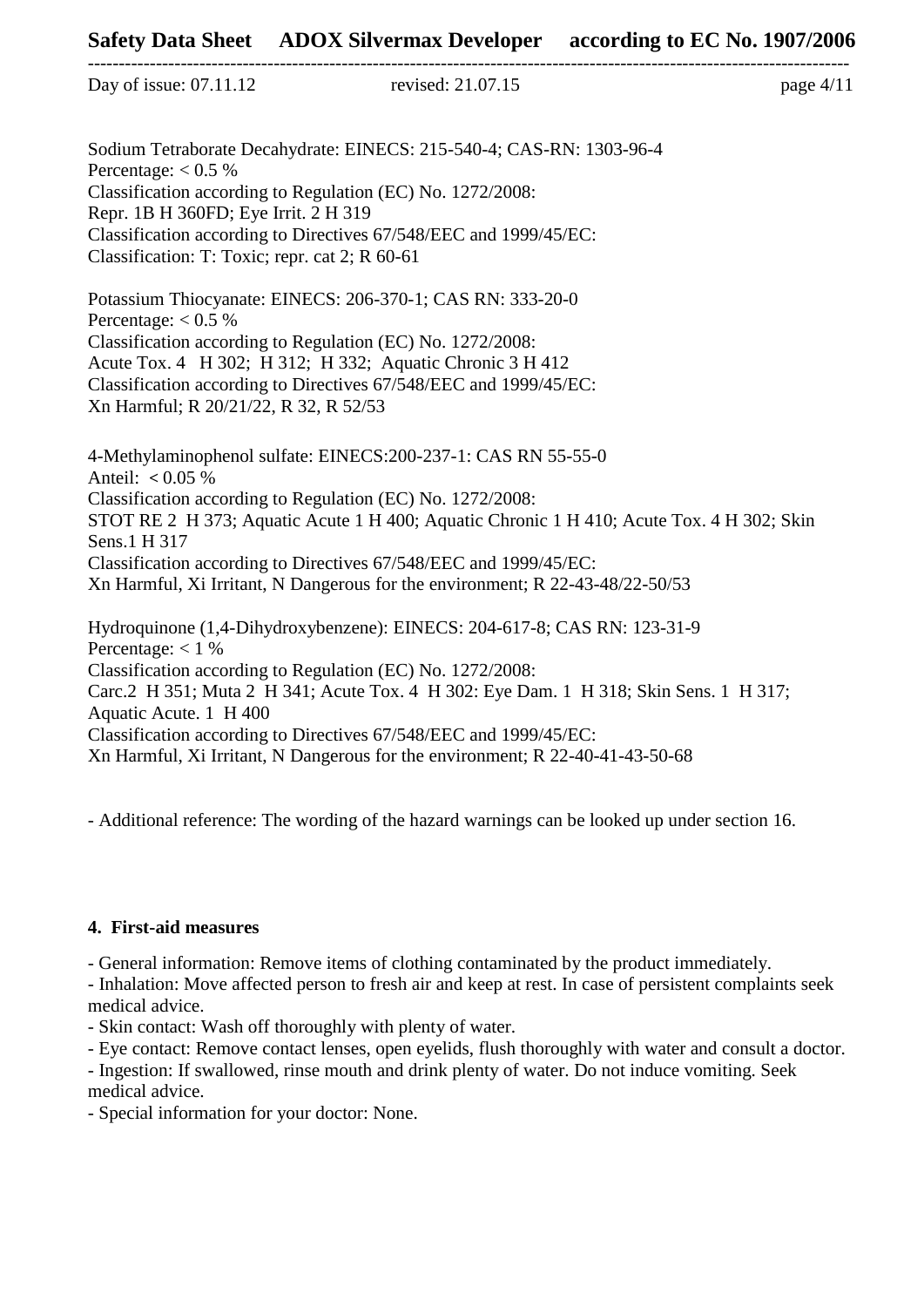Day of issue: 07.11.12 revised: 21.07.15 page 5/11

---------------------------------------------------------------------------------------------------------------------------

### **5. Fire-fighting-measures**

- Suitable extinguishing media: CO2, extinguishing powder, water spray. Fight larger fires with water spray jets or alcohol-resistant foam.

- Non suitable extinguishing media: None

- Specific Hazards: Hazardous combustion products: sulphur dioxide

- Protective equipment: Do not inhale explosion and combustion gases. Wear breathing apparatus and protective clothing.

- Particular fire and explosion hazards: None

### **6. Accidental release measures**

- Personal precautions: Provide for sufficient ventilation.

- Environmental precautions: Do not empty into drains; prevent the product from contaminating surface or ground water. If waters or sewage are contaminated, report to the competent authorities. Dilute with plenty of water.

- Methods for cleaning up: Absorb with a liquid-binding agent (sand, mountain flour, sSurebinder, universal binding agent, sawdust). Sweep up and store in suitable container, dispose of contaminated material as waste labelled according to waste law in force.

- Additional information: Flush residues with water.

# **7. Handling and storage**

#### **- Handling:**

**-** Safe handling: Provide for proper ventilation in work area. Avoid long-term and repeated skin contact; no special measures required if used properly.

**-** Fire and explosion control: No special measures required.

#### **- Storage:**

**-** Storage facilities and containers: No specific requirements.

**-** Storage with other substances: Do not store with acids, strong oxidants, and food.

# **- Further information on storage conditions:**

**-** Store in well-sealed containers cool and dry. Store away from heat and direct sunlight. Do not expose to light. Keep locked up and out of reach of children. Recommended storage temperature: 5 to 15°C / 41 to 59°F.

#### **- Storage class:**

**-** Classification according to Ordinance on Industrial Safety and Health: n/a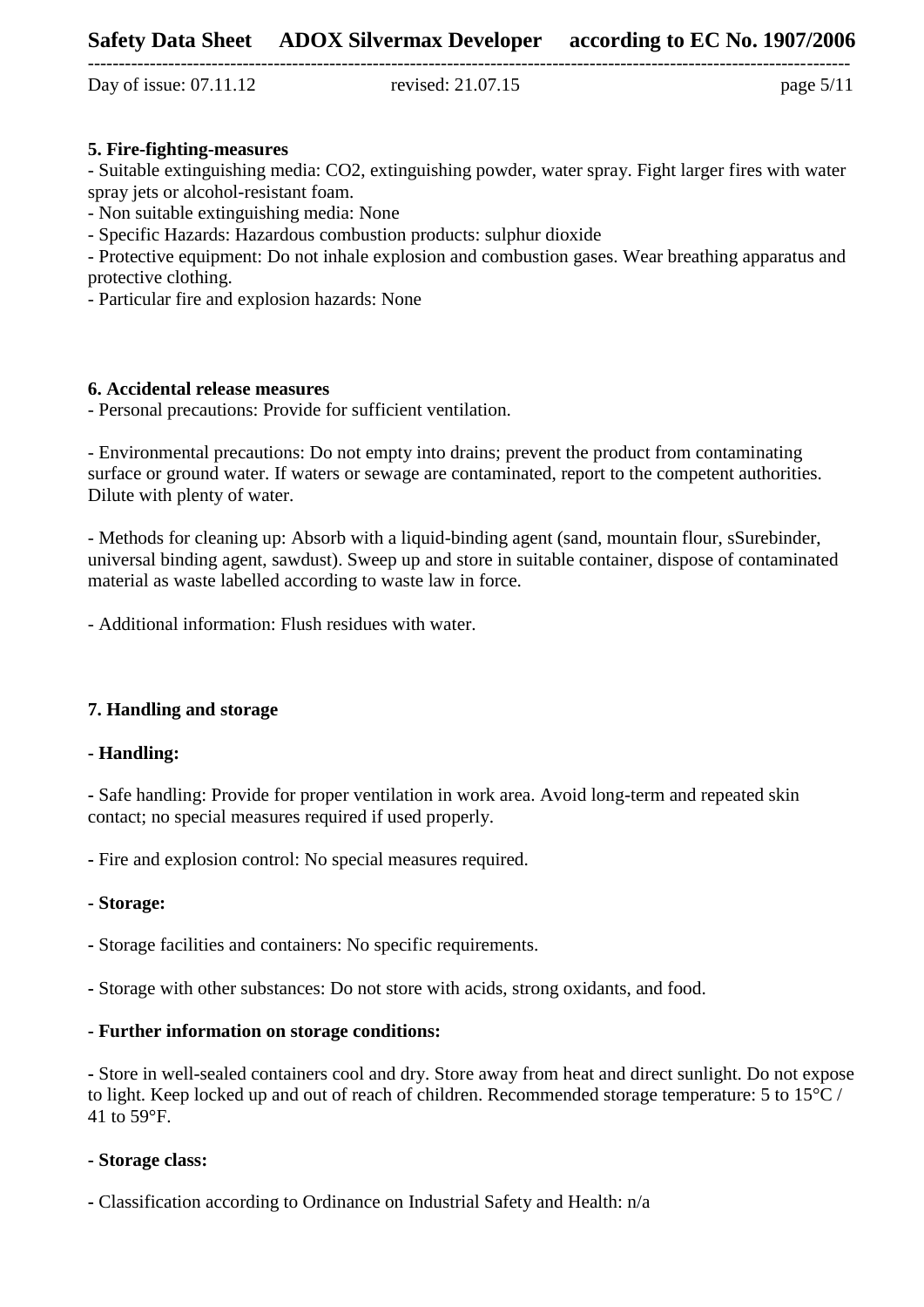Day of issue:  $07.11.12$ 

---------------------------------------------------------------------------------------------------------------------------

# **8. Exposure controls/personal protection**

**-** Additional information for system design**:** None

| - Components with workplace-specific control parameters: |                                           |  |
|----------------------------------------------------------|-------------------------------------------|--|
| 111-46-6 Diethylene glycol                               |                                           |  |
| MAC (Germany)                                            | $44 \text{ mg/m}^3$ ; $10 \text{ ml/m}^3$ |  |
|                                                          | $4(I)$ ; DFG, Y                           |  |
| 1303-96-4 Sodium Tetraborate Decahydrate                 |                                           |  |
| MAC (Germany)                                            | $0,5 \text{ mg/m}^3$ ;                    |  |
|                                                          | $2(I)$ ; AGS, Y, 10;                      |  |

| - Personal protective equipment:                                                                                                                                                                                                                                                                                                                                                                                                                                                                                                                  |  |
|---------------------------------------------------------------------------------------------------------------------------------------------------------------------------------------------------------------------------------------------------------------------------------------------------------------------------------------------------------------------------------------------------------------------------------------------------------------------------------------------------------------------------------------------------|--|
| General protection and hygiene measures: Wash hands before breaks and end of work. Do not                                                                                                                                                                                                                                                                                                                                                                                                                                                         |  |
| inhale gases, vapours, or aerosols. Avoid skin and eye contact.                                                                                                                                                                                                                                                                                                                                                                                                                                                                                   |  |
| Respiratory protection: Not required.                                                                                                                                                                                                                                                                                                                                                                                                                                                                                                             |  |
| Hand Protection: Wear protective gloves made from materials impermeable and resistant to the                                                                                                                                                                                                                                                                                                                                                                                                                                                      |  |
| product/substance/preparation. The materials have to be chosen with due regard to penetration                                                                                                                                                                                                                                                                                                                                                                                                                                                     |  |
| times, permeation rates, and degradation.                                                                                                                                                                                                                                                                                                                                                                                                                                                                                                         |  |
| Glove material: The choice of a suitable glove not only depends on the material, but also on further<br>quality features and may vary from manufacturer to manufacturer. As the product is a preparation<br>composed of a number of substances, the stability of the glove materials is not predictable and,<br>therefore, needs to be tested before use. The liquid tightness of the glove has to be tested before it is<br>used again. Due to a lack of testing, no glove material can be recommended for the<br>product/substance/preparation. |  |
| Penetration time of the glove material: The exact breakthrough time can be given by the protective                                                                                                                                                                                                                                                                                                                                                                                                                                                |  |
| gloves manufacturer and is to be observed.                                                                                                                                                                                                                                                                                                                                                                                                                                                                                                        |  |
| Eye Protection: Wear safety goggles.                                                                                                                                                                                                                                                                                                                                                                                                                                                                                                              |  |
| Skin/body protection: Wear protective clothing.                                                                                                                                                                                                                                                                                                                                                                                                                                                                                                   |  |

# **9. PHYSICAL AND CHEMICAL PROPERTIES**

| - General information                    |                          |
|------------------------------------------|--------------------------|
| Form:                                    | liquid                   |
| Colour:                                  | colourless               |
| Odour:                                   | specific                 |
| - Change of state                        |                          |
| Melting point / melting range            | not determined           |
| Boiling point / boiling range            | $>100^{\circ}$ C         |
| - Flash point                            | not applicable           |
| - Auto-flammability                      | $no \sim$                |
| - Explosion hazard                       | $no \sim$                |
| - Vapour pressure at $20^{\circ}$ C      | not specified            |
| - Density at $20^{\circ}$ C              | $1.19$ g/cm <sup>3</sup> |
| - Solubility in / miscibility with water | complete                 |
| -pH-value at $20^{\circ}$ C              | 9,9                      |
| - Solvent content                        |                          |
| Organic solvent:                         | 0.0 %                    |
| Water:                                   | 76.3 %                   |
| VOC (EC):                                | 0.0 %                    |
| - Solids content:                        | 23.7 %                   |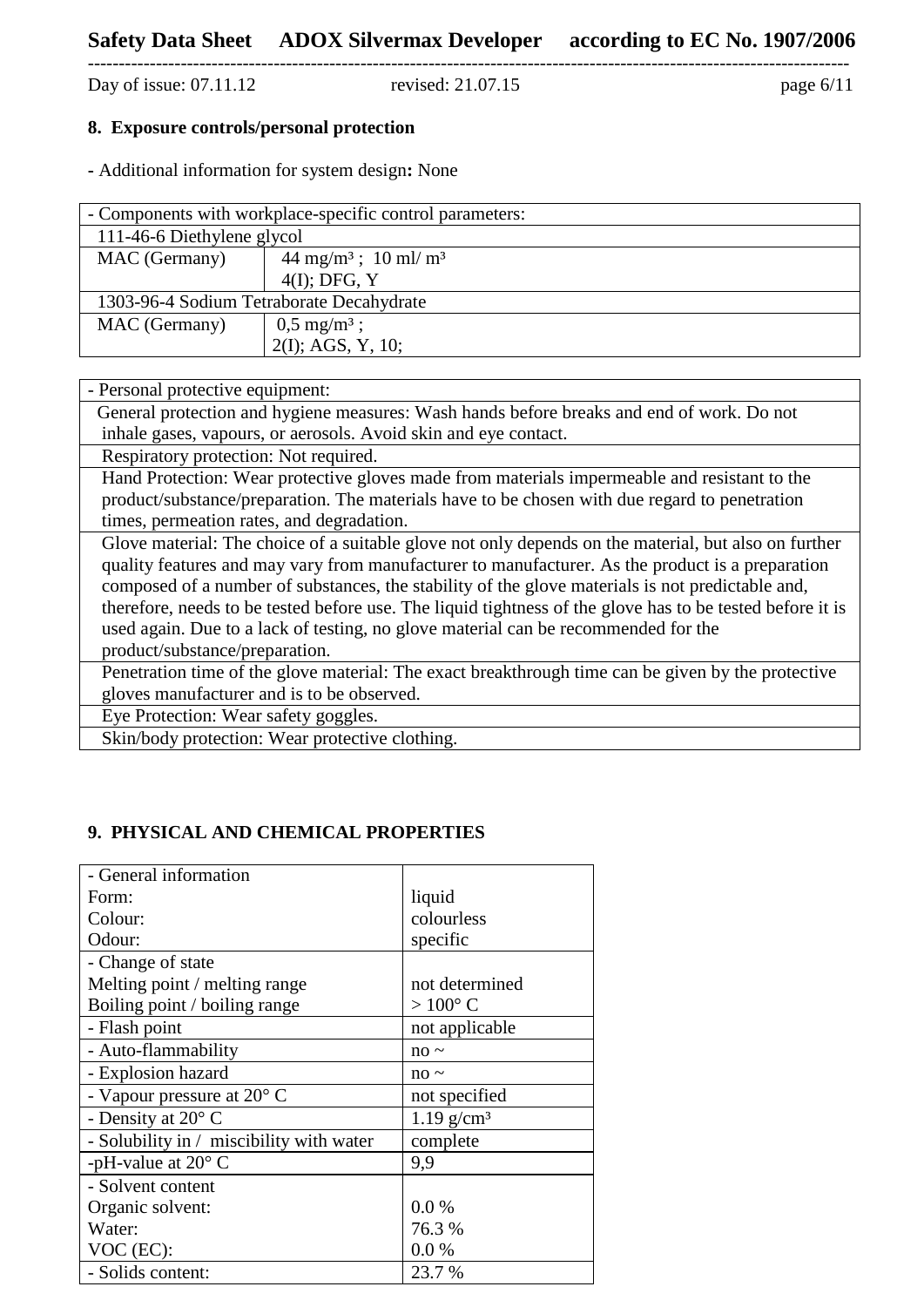Day of issue: 07.11.12 revised: 21.07.15 page 7/11

---------------------------------------------------------------------------------------------------------------------------

#### **10. Stability and reactivity**

- Thermal decomposition/conditions to avoid: No decomposition when used properly.
- Materials to avoid: Strong acids and oxidising agents
- Hazardous reactions: No hazardous reactions known.
- Hazardous decomposition products: no hazardous decomposition products known.

#### **11. Toxicological information**

| - Acute toxicity                                            |                            |                                                        |
|-------------------------------------------------------------|----------------------------|--------------------------------------------------------|
|                                                             |                            | - Classification relevant LD/LC50 values:              |
|                                                             | 123-31-9 Hydroquinone      |                                                        |
| Oral:                                                       | LD50                       | $320 \text{ mg/kg}$ (rat)                              |
|                                                             |                            | 55-55-0 4-Methylaminophenol sulfate                    |
| Oral:                                                       | LD50                       | $237 \text{ mg/kg}$ (rat)                              |
| Dermal:                                                     | LD50                       | $>1000$ mg/kg (rat)                                    |
| 13047-13-7 4-Hydroxymethyl-4-methyl-1-phenyl-3-pyrazolidone |                            |                                                        |
| Oral:                                                       | LD50                       | $1000$ mg/kg (rat)                                     |
| Dermal:                                                     | LD50                       | $>$ 2000 mg/kg (rat)                                   |
|                                                             |                            | 92-43-3 1-Phenyl-3-pyrazolidinone                      |
| Oral:                                                       | LD50                       | $200 \frac{\text{mg}}{\text{kg}}$ (rat)                |
| 140-01-2 Trilon C                                           |                            |                                                        |
| Oral:                                                       | LD50                       | $4550$ mg/kg (rat)                                     |
| Dermal:                                                     | LD50                       | $>$ 2000 mg/kg (rat)                                   |
| Inhalative:                                                 | LC50                       | 4 h $1000 - 5000$ mg/m <sup>3</sup> (rat)              |
|                                                             |                            | 333-20-0 Potassium Thiocyanate                         |
| Oral:                                                       | LD50                       | $854$ mg/kg (rat)                                      |
|                                                             | 111-46-6 Diethylene glycol |                                                        |
| Oral:                                                       | LD50                       | 12565 mg/kg $(rat)$                                    |
| Oral:                                                       | <b>LDL</b> o               | 1000 mg/kg (human)                                     |
|                                                             |                            | 584-08-7 Potassium carbonate                           |
| Oral:                                                       | LD50                       | $>$ 2000 mg/kg (rat)                                   |
|                                                             |                            | 21799-87-1 Hydroquinone sulfonic acid (potassium salt) |
| Oral:                                                       | LD50                       | $> 10000$ mg/kg (rat)                                  |
| Dermal:                                                     | LD50                       | $> 5000$ mg/kg (rabbit)                                |
|                                                             |                            | 1303-96-4 Sodium Tetraborate Decahydrate               |
| Oral:                                                       | LD50                       | $2660$ mg/kg (rat)                                     |
| Dermal:                                                     | LD50                       | $>$ 2000 mg/kg (rabbit)                                |

- Primary irritant effect:

- Skin: Irritant effect.

- Eye: Irritant effect.

- Sensitisation: May cause sensitisation by skin contact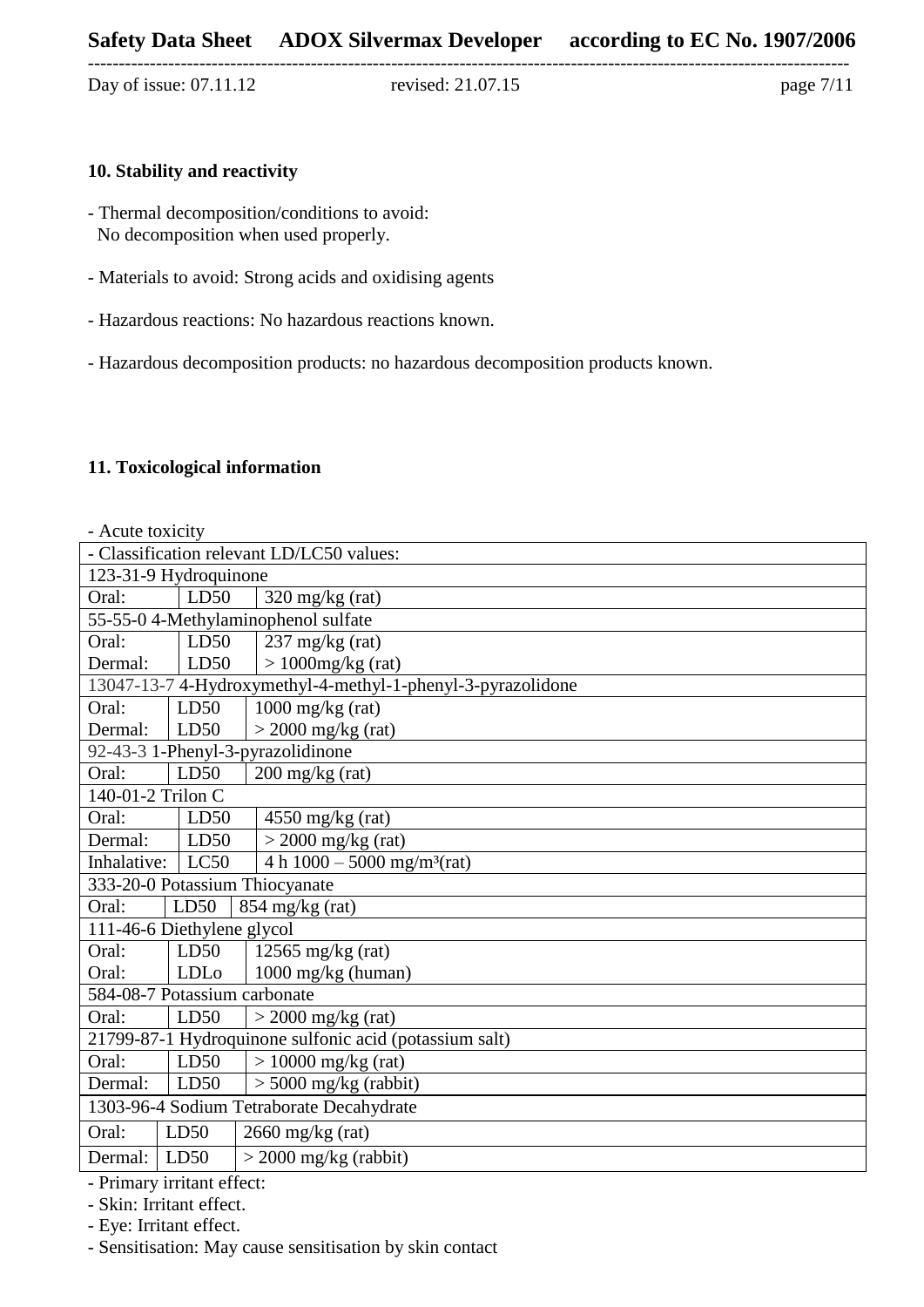Day of issue: 07.11.12 revised: 21.07.15 page 8/11

---------------------------------------------------------------------------------------------------------------------------

#### **12. Ecological information**

- Ecotoxicity

|                                     | - Aquatic toxicity                                          |  |
|-------------------------------------|-------------------------------------------------------------|--|
| 55-55-0 4-Methylaminophenol sulfate |                                                             |  |
| EC50                                | 72h: 10 mg/l (algae)                                        |  |
| EC50                                | 48h: 0.02 mg/l (Invertebrates)                              |  |
| LC50                                | 96h: 0.25 mg/l (fathead minnow)                             |  |
|                                     | 123-31-9 Hydroquinone                                       |  |
| EC50                                | 48h: 0.29 mg/l (daphnia magna)                              |  |
| LC50                                | 96h: 0.044 mg/l (Pimepales promelas)                        |  |
|                                     | 13047-13-7 4-Hydroxymethyl-4-methyl-1-phenyl-3-pyrazolidone |  |
| EC50                                | 24h: 7.1 ppm (Daphnia magna)                                |  |
| LC50                                | $1 - 10$ mg/l (fish fathead minnow / Pimephales promelas)   |  |
| LC50                                | 35 mg/l (fish ide / Leuciscus idus auratus Bade)            |  |
| LC50                                | 96h: 32 ppm (fish rainbow trout / Onchorhynchus mykiss)     |  |
|                                     | 92-43-3 1-Phenyl-3-pyrazolidinone                           |  |
| LC50                                | 96h: 5 mg/l (Pimepales promelas, fish)                      |  |
|                                     | 333-20-0 Potassium Thiocyanate                              |  |
| EC50                                | 48h: 11 mg/l (Daphnia magna)                                |  |
| LC50                                | 96h: 100 mg/l (Onchorhynchus mykiss)                        |  |

- Remark: Harmful to fish

- General Information:

Water hazard class 2 (self-assessment according to VwVwS(German administrative regulation regarding water pollutants)): Hazardous to water.

Do not empty into drains; do not let product contaminate ground water, waters or sewage. Harmful to aquatic organisms.

# **13. Disposal considerations**

- Product:

- Empfehlung: Recommendation: Do not dispose of the product through household waste. Do not let product contaminate sewage.

- European Waste Directory

090101 | water-based developer and activator solutions

- Uncleaned packaging:

- Recommendation: Disposal according to official regulations and requirements.
- Recommended cleaning agent: Water, if necessary, with cleaning agent.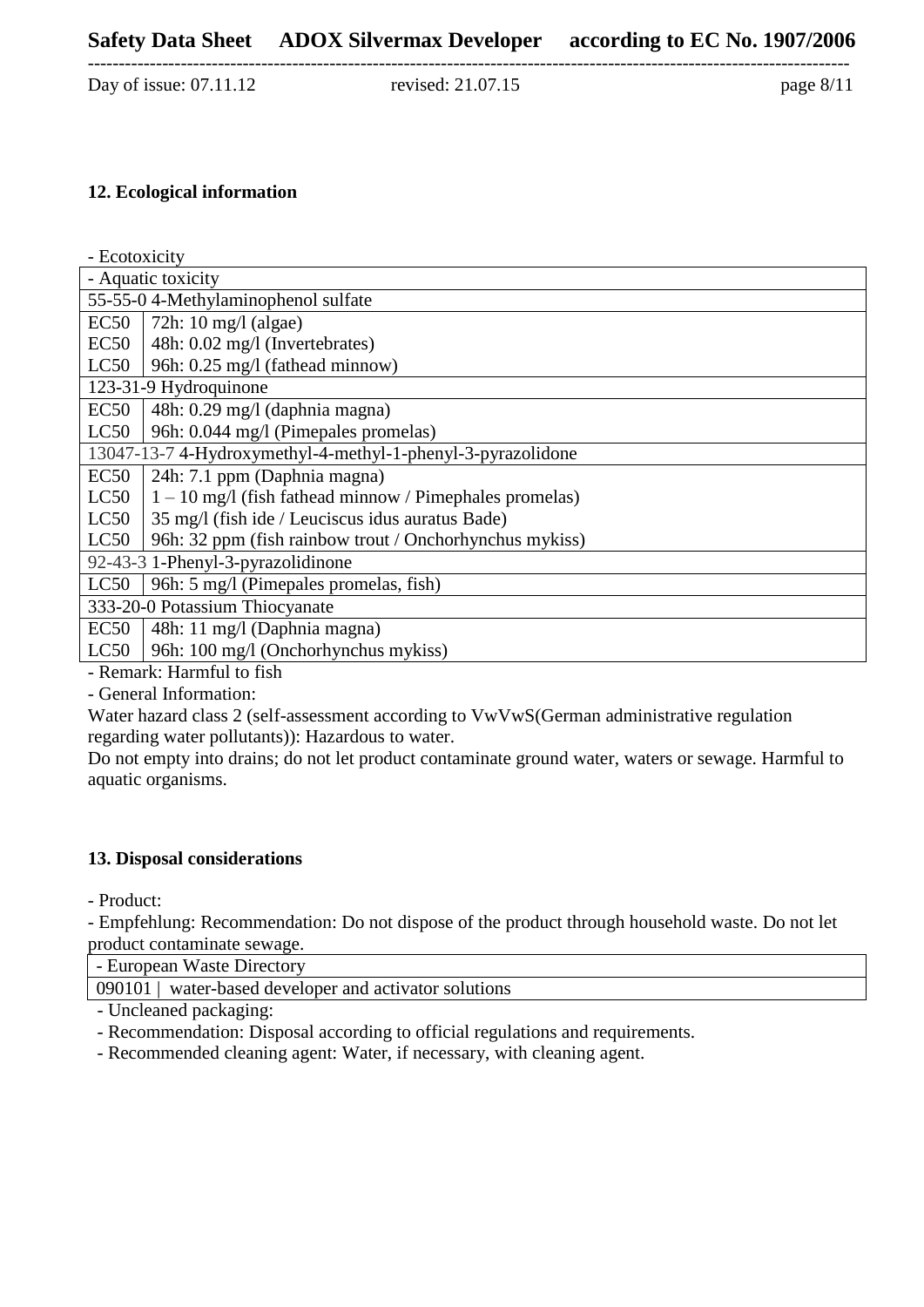Day of issue: 07.11.12 revised: 21.07.15 page 9/11

---------------------------------------------------------------------------------------------------------------------------

# **14. Transport information**

| - Land transport ADR/RID and GGVS/GGVE (cross-border/inland): |  |
|---------------------------------------------------------------|--|
| - ADR/GGVS/E class: No dangerous good, not classified         |  |
| - Maritime transport IMDG/GGVSea:                             |  |
| - IMDG/GGVSea-class: No dangerous good, not classified        |  |
| - Marine pollutant: No                                        |  |
| - Air transport ICAO-TI and IATA-DGR:                         |  |
| - ICAO/IATA class: No dangerous good, not classified          |  |
| - UN "Model Regulation": No dangerous good, not classified    |  |

# **15. Regulatory information**

Designation according to EC guidelines: The mixture is classified and labelled according to the CLP Regulation (EC) No. 1272/2008:

- Hazard pictogram



- Signal word: Warning
- Hazard statements

H 302 Harmful if swallowed H 315 Causes skin irritation

H 317 May cause an allergic skin reaction

H 319 Causes serious eye irritation

H 412 Harmful to aquatic life with long lasting effects

- Precautionary statements

P 273 Avoid release to the environment

P 301 + P 312 IF SWALLOWED: Call a POISON CENTER or doctor/physician if you feel unwell

P 302 + P 352 IF ON SKIN: Wash with plenty of soap and water

P 305 + P 351 + P 338 IF IN EYES: Rinse cautiously with water for several minutes. Remove contact lenses, if present and easy to do. Continue rinsing

P 337 + P 313 If eye irritation persists: Get medical advice/attention

P 501 Dispose of contents/container to hazardous waste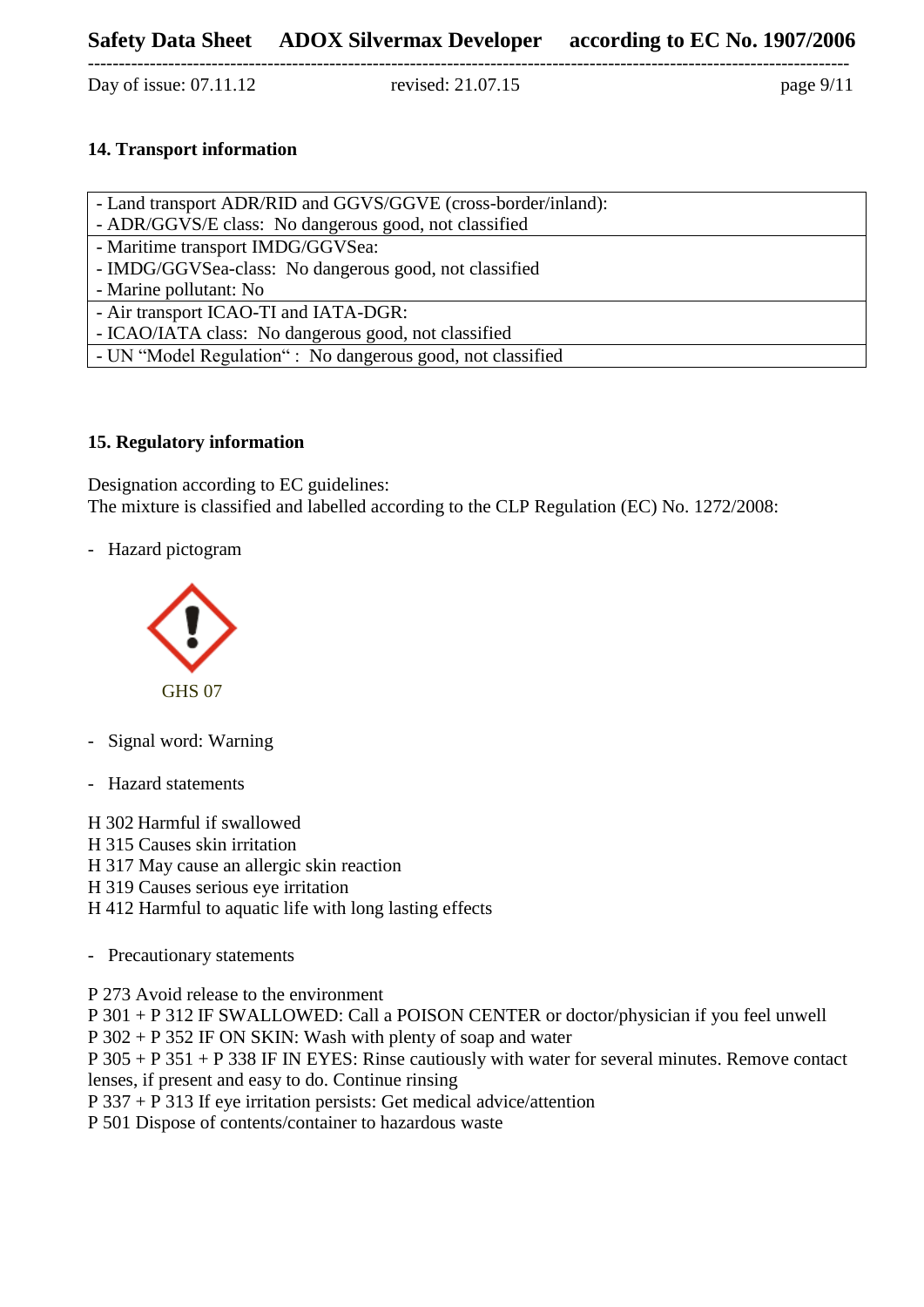Day of issue: 07.11.12 revised: 21.07.15 page 10/11

Special designation of certain preparations: -

National regulations:

Classification according to Ordinance on Industrial Safety and Health (Betriebssicherheitsverordnung: BetrSichV): -

Water hazard class (according VwVwS): Water hazard class 2 (self-assessment): hazardous to water

# **16. Other information**

The data given in this safety data sheet is based on our present knowledge. It does not guarantee any specific product features and does not establish a contractual legal relationship.

- Relevant H statements:

- H 302 Harmful if swallowed
- H 312 Harmful in contact with skin
- H 315 Causes skin irritation
- H 317 May cause an allergic skin reaction<br>H 318 Causes serious eye damage
- Causes serious eye damage
- H 319 Causes serious eye irritation
- H 332 Harmful if inhaled
- H 335 May cause respiratory irritation
- H 341 Suspected of causing genetic defects
- H 351 Suspected of causing cancer
- H 360 May damage fertility or the unborn child
- H 361 Suspected of damaging fertility or the unborn child
- H 373 May cause damage to organs through prolonged or repeated exposure
- H 400 Very toxic to aquatic life
- H 410 Very toxic to aquatic life with long lasting effects
- H 411 Toxic to aquatic life with long lasting effects
- H 412 Harmful to aquatic life with long lasting effects